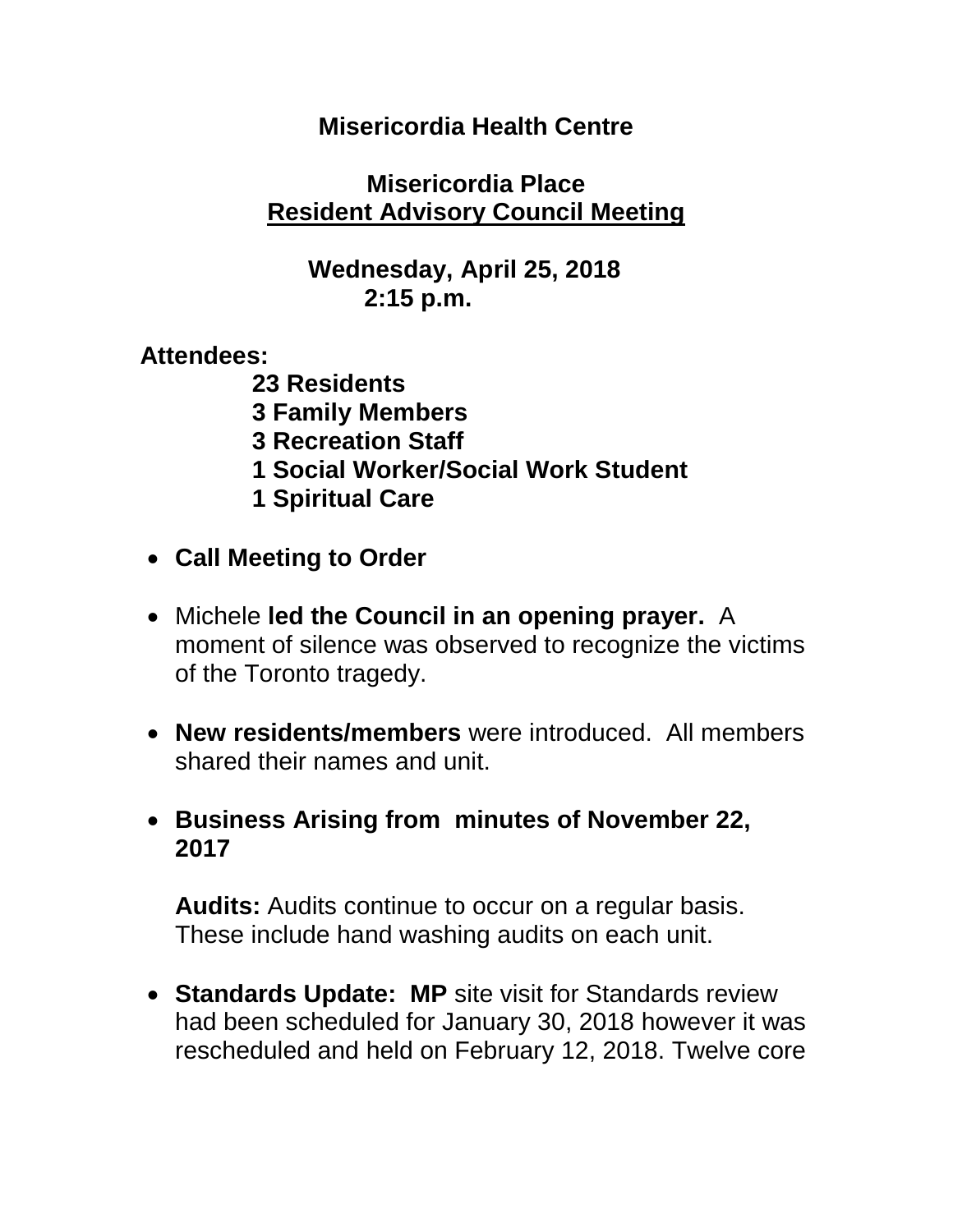standards were reviewed and MP achieved meeting 11/12 on this date.

**MHC Changes:** Caroline DeKeyster has assumed the role of CEO at Misericordia Health.

## **New Business:**

- **Menu item changes:** Hot dogs have been taken off the menu. There will be new cookies and desserts introduced. Seasonal fruit and vegetable are available.
- **World Elder Abuse Awareness Day** will be held on June 15, 2018. **Resident Drawers:** Each resident room has a drawer with a lock and key. These drawers are used for personal items of value as defined by residents. They are also housing personal hygiene products. There is a key in each room.

# **MP in the process of enlarging the Bill of Rights on display throughout the facility.**

#### **Spiritual Care update:**

- Residents were reminded to check the calendars for services and programs.
- **Recreation update:**
- Residents reminded to check schedules for all programs and activities. Many events have been planned for the summer months. We are trying to book the bird lady.